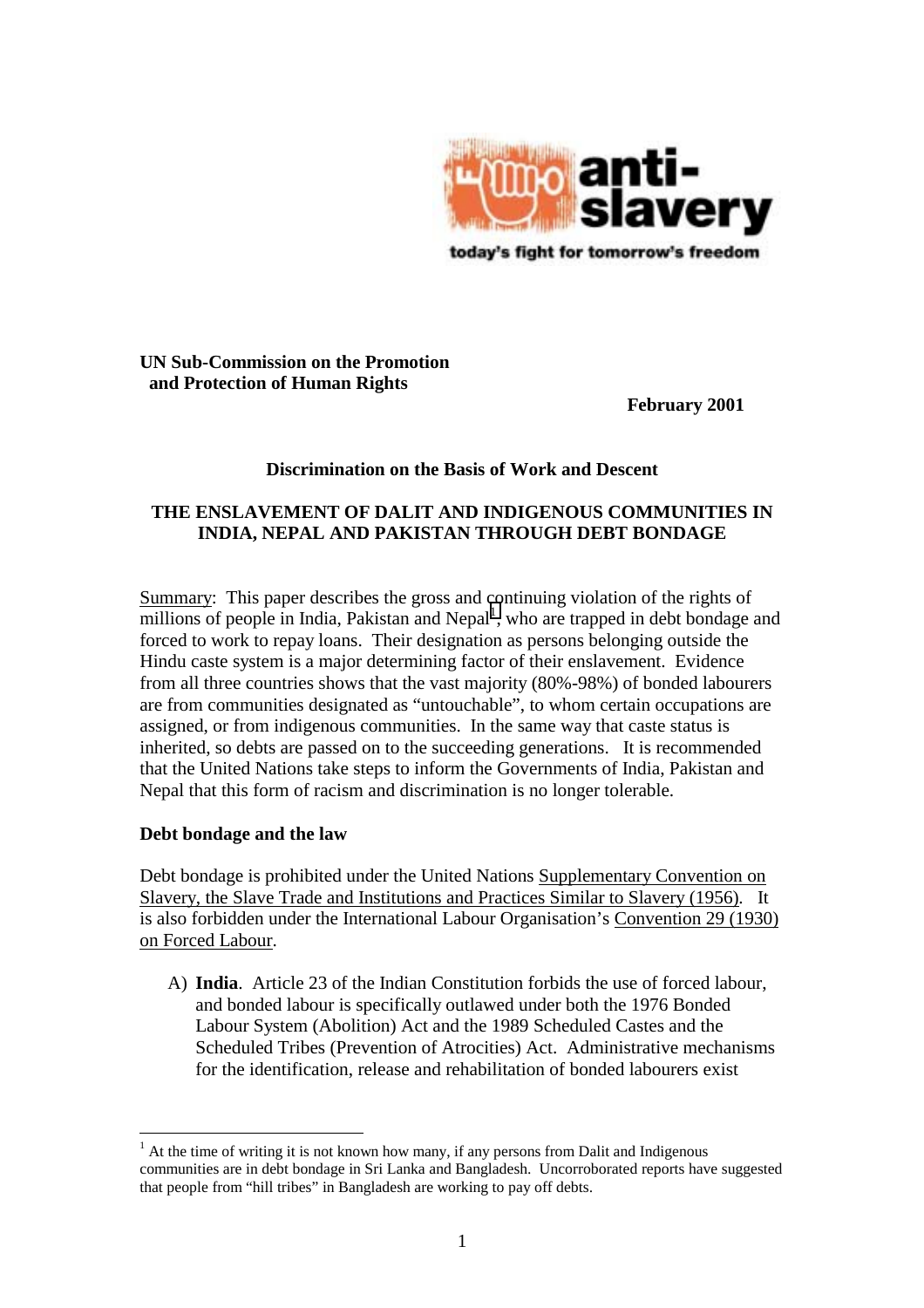throughout the country in the form of "Vigilance Committees". In reality, the absence of a political will to take a firm position on debt bondage at national and state levels means that these Committees exist largely on paper. India has ratified the ILO Convention 29 on Forced Labour.

- B) **Pakistan**. Debt bondage is prohibited by the Bonded Labour System (Abolition) Act, 1992 and the Bonded Labour System (Abolition) Rules, 1995. Here too, Vigilance Committees are said to exist for the purpose of overseeing the release and rehabilitation of bonded labourers. Pakistan has also ratified ILO Convention 29.
- C) **Nepal**. Article 20 of the 199I Constitution of the Kingdom of Nepal prohibits forced labour as does the country's civil code – the *Muluku Ain*. In July 2000 the Government announced that it would introduce a specific law against bonded labour, and draft legislation was drawn up in November 2000. No date has been set for presentation of the legislation to Parliament (February 2001). In 1999 Nepal indicated its intention to ratify the ILO Convention 29.

While the introduction of domestic legislation is a prerequisite for tackling bonded labour, it has not been sufficient in itself to ensure that it is effectively eliminated. There are a number of reasons for this. Firstly, those who keep and control bonded labourers – landlords, factory owners, hotel and restaurant owners, quarry owners, etc. - are able to bribe officials to ensure that cases are not investigated, or do nor reach the courts. Secondly, intimidation, threats and actual violence are used to prevent bonded labourers or non-governmental organizations seeking their release through the law. Thirdly, because they are from Dalit (untouchable) and lowest caste groups, bonded labourers are subjected to discrimination and gross violation of many of their human rights.

Bonded labourers are one step away from destitution. Working for their master is their only means of ensuring some food for themselves and their families every day, and of securing shelter, often in the form of a mud and straw hut. Access to a pool of dependent and permanently available labour suits the landlords and employers of bonded labourers; although they begrudge the loans, the reality is that the labour obtained in this way is exceptionally cheap, docile and dependent.

## **Bonded Labour in South Asia: the statistics debate**

While it is widely accepted that debt bondage exists in India, Nepal and Pakistan, there continues to be considerable controversy regarding the number of people actually held in bondage. It should be noted here that most official statistics cover male bonded labourers only. However, it is commonly found – in agriculture, brick kilns and quarries, that other family members are also working to pay off loans from landlords and employers, but are not included in statistics.

In India, estimates vary between Human Rights Watch's estimate in 1999 of 40 million bonded labourers, and figures provided to the International Labour Organisation in June 1998 in response to questions raised by the ILO's Committee of Experts in June 1998 (copy attached). In responding to the Committee's repeated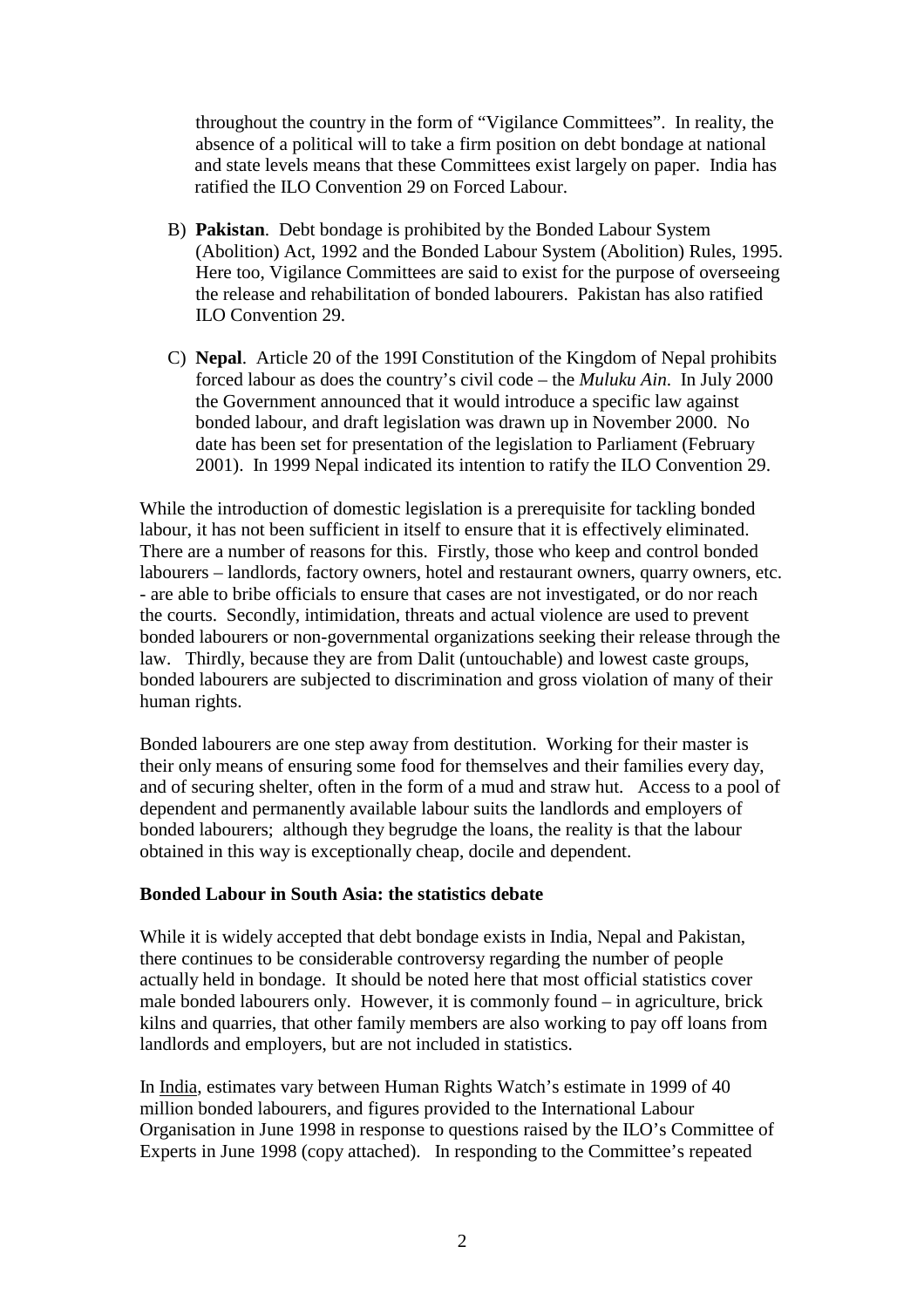request for a comprehensive survey, a representative of the Government of India stated that 251,000 bonded labourers had been identified , of whom approximately

/……

#### 231,000 had been rehabilitated.

The Indian Government's official figures grossly underestimate the scale of the problem. The 1978-79 survey, which was carried out jointly by the Gandhi Peace Foundation and the National Labour Institute, estimated that there were 2,617,000 bonded labourers in the ten states surveyed. It should be stressed that this survey only looked at bonded labour used in the agricultural sector. The more recent report submitted to the Supreme Court by the Commission on Bonded Labour in Tamil Nadu (31 October 1995) estimated that there were approximately 1,250,000 million bonded labourers in Tamil Nadu alone. Given the prevalence of bonded labour in other Indian states – Haryana, Punjab, Uttar Pradesh, Bihar, Maharashtra, Rajasthan, Madhya Pradesh, Andhra Pradesh, etc. it seems more likely that the correct figure is more likely to be in the region of 20 million.

In Pakistan, the official number of bonded labourers is said by the Government to be between 5,000 and 7,000 persons. This also seems to be a completely unrealistic figure. The most recent survey of bonded labourers – carried out for the International Labour Organisation by the Pakistan Institute of Labour Education and Research in October 2000 - indicates that up to 6.8 million persons were living in conditions of bondage as share croppers in Sindh Province – i.e. were forced to give unpaid labour to their landlords. A more conservative estimate - counting only those who said they were indebted to their landlord - would be 1.8 million persons. The majority of these are "untouchable" Hindus. The same study estimates that across the 4,000 brick kilns in Pakistan, up to 700,000 persons are in debt bondage, over half of them women and children. These figures do not include workers in carpet weaving factories, where it is known that there is a high incidence of debt bondage and child labour.

The Government of Nepal acknowledges that the problem of bonded agricultural labourers from the indigenous Tharu community needs to be urgently addressed. In total, based on three studies carried out by different organisations in 1992, 1994 and 1995 it can be estimated that there were (until July 2000) between 70,000 and 110,000 persons from the Tharu indigenous community in debt bondage in five districts (Kanchanpur, Kailali, Bardiya, Banke and Dang) under the system known as *"Kamaiya"*. The recent Government order outlawing debt bondage has caused tens of thousands of bonded "*Kamaiya*" families to be either pushed out by landlords or to leave of their own free will. In spite of the existence of available land, and pledges of substantial funds from the International Labour Organisation (among others) concrete assistance for rehabilitation has not been provided to communities of freed bonded labourers. At the time of writing they are living precariously in plastic and cardboard camps. Approximately 3,000 *Kamaiya* families remain in bondage – unable, or unwilling to leave their landlords.

The figure of 70-110,000 persons in debt bondage as "*Kamaiya*" does not include debt bondage in other parts of Nepal, where agricultural labourers – known as "*Haliya*" are bonded to landlords from whom they have taken loans. A survey of 600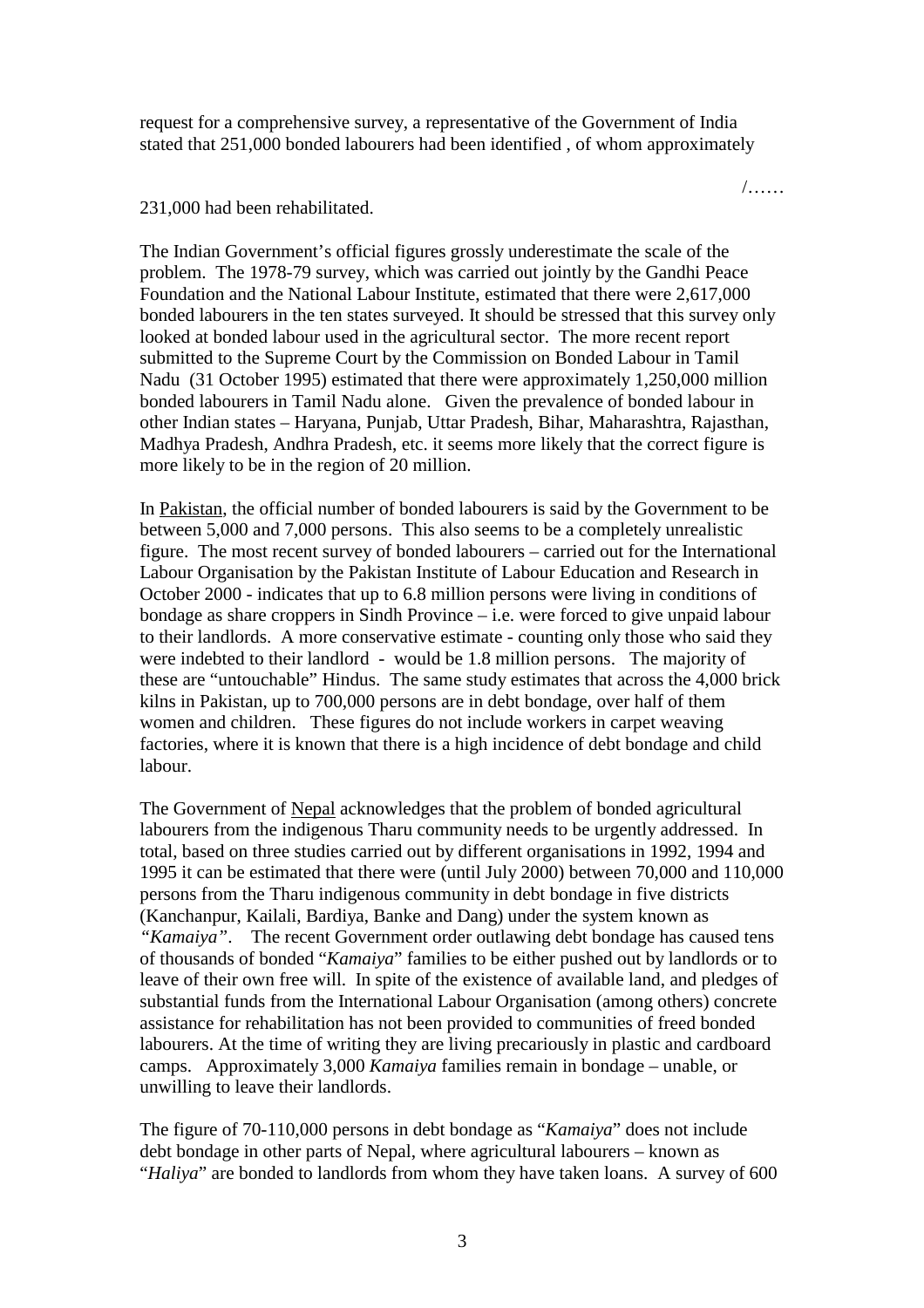*Haliya* extended family households carried out in Baitadi District (Far Western Region) in 1999 found that the majority were providing unpaid labour to landlords as

/…….

interest on loans which they had received. Their only payment for this work was a daily meal. All but one of the 600 households were Dalit. A survey in Saptari District (Eastern Region) undertaken in January 2001 found that, there too, Dalit agricultural labourers were working to pay interest on loans taken from landlords.

## **Caste Discrimination**

One of the most striking features of debt bondage in South Asia is that it is largely confined to people who are designated as being outside the Hindu caste system – Dalits and indigenous communities. In India, and Nepal, the majority of the population is Hindu and maintains a political, economic and social order which is based on caste discrimination. In both India and Nepal, Dalits and indigenous (tribal) communities are systematically discriminated against in terms of education, employment, and social relations.

By tradition, and according to ancient Hindu doctrine, Dalit people are assigned specific tasks they must undertake for the community, such as sweeping, cleaning, tanning, ploughing, removal of animal and human waste, snake catching, etc. Higher castes must not allow themselves to become polluted by undertaking these tasks, and Dalits are expected to do this work without any payment. In rural societies, a refusal will lead to ostracisation and violence. This so-called "free" labour is known as *begar*  in Hindi, Sindhi (Pakistan) and Nepali. Within rural agricultural communities, *begar* is extracted by landlords in India, Nepal and Pakistan from women, children and old people, who must clean and feed animals, and clean the landlords' houses. Failure to do this work would lead to eviction. The origin of debt bondage lies in this requirement to give service without payment. However, human beings cannot survive without food and shelter, and cash is required for medical care, and social obligations at times of death and marriage. Landlords and employers who require a more permanent workforce provide loans as a means of forcing workers to stay with them permanently. Usually, debts are passed on from father to son, husband to wife, thereby causing enslavement to the same employer for generations.

In Sindh Province in Pakistan, the majority of agricultural labourers and sharecroppers are originally from India – from Kohl and Bhil communities who migrated before partition. Most of these labourers and tenants have some form of debt relationship with their landlord, and are grossly exploited. In the worst cases – notably in Lower Sindh – bonded agricultural labourers work under guards in the fields, and are kept under lock and key at night time. Documentary evidence of murder, rape, kidnapping and physical assault has been provided to the authorities by the Special Task Force on Sindh, a branch office of the non-governmental Human Rights Commission of Pakistan.

Conversion to other religions has often been seen as a way of escaping from such discrimination and exploitation. However, the majority of bonded labourers in the brick kilns of Pakistan are converts to Christianity from the "sweeper" (Dalit) caste.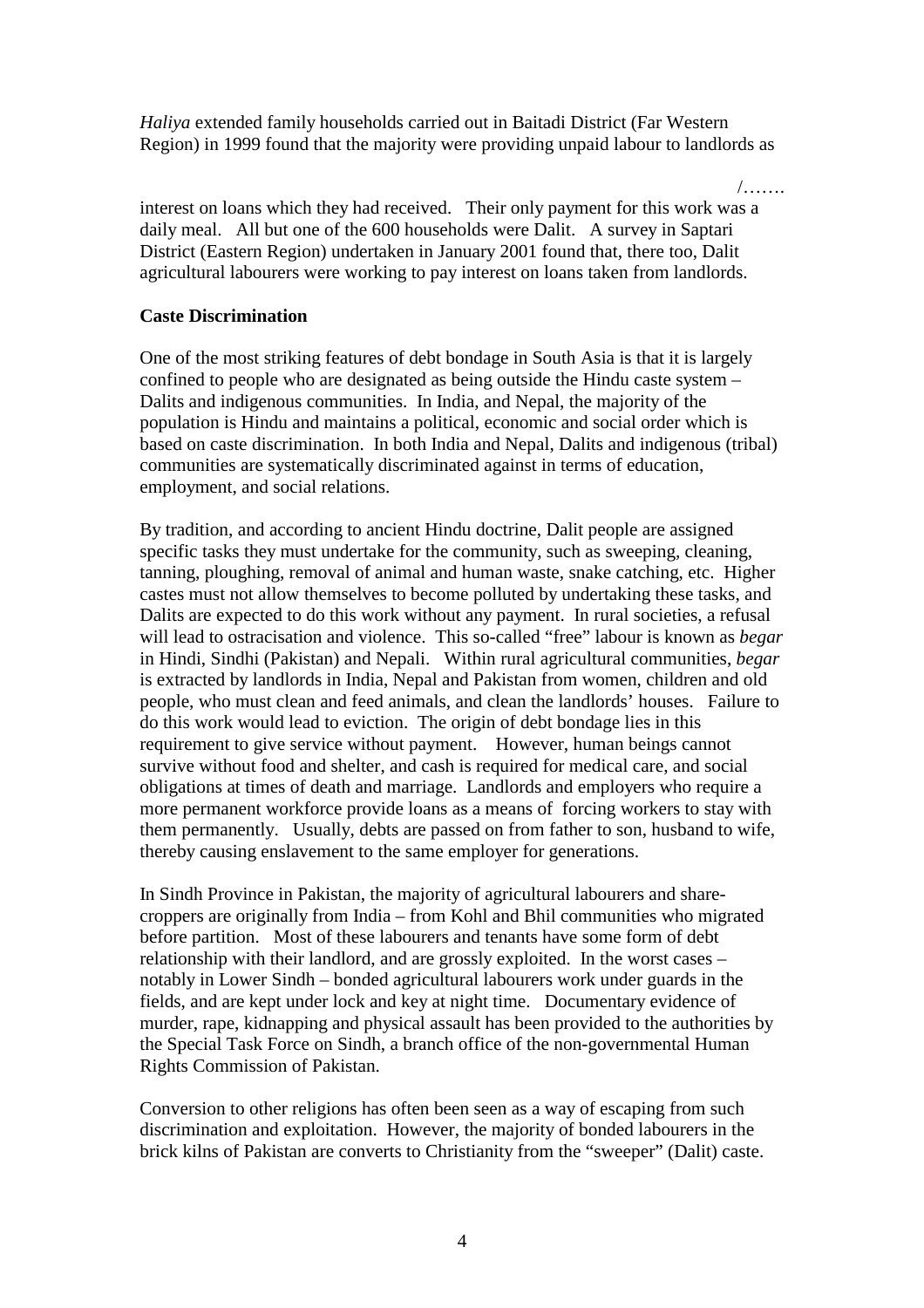In Haryana and Punjab (India) bonded labourers within the Sikh community come from ex-Dalits.

/……

#### **Government Responses**

Anti-Slavery International has consistently raised the problem of bonded labourers in several fora – notably the UN Working Group on Contemporary Forms of Slavery, the UN Commission on Human Rights, and through member organizations of the International Labour Organisation. It has also regularly addressed its concerns directly to the relevant governments. Without fail, the responses a) convey the impression that legal and administrative arrangements are in hand to deal with the problem; b) suggest that the number of people in bondage is not a significant problem; and c) give details of programme initiatives which, it is said, will resolve the problem. The letter dated May 11, 2000 from the Government of Pakistan's Secretary of Labour to the European Union Ambassador in Pakistan (copy attached), is a very typical example. "It may not, however, be possible to give some concrete information regarding the actual situation of bonded labour. In this regard no survey was carried in the past. A general view is that bonded labour in Pakistan is not wide spread. After the enactment of the law namely; the Bonded Labour System (Abolition) Act, 1992, stringent measures have been taken by the Government to ensure that the law is fully implemented. District-wise Vigilance Committees represented by NGOs and other relevant groups have been constituted to oversee the implementation of the law. The reports sent by the field formations in the government machinery hardly identify the existence of labour in bondage – so much talked about. It seems that apparently the magnitude is exaggerated because of vested interests."

In spite of the above-mentioned evidence of tens of thousands of bonded labourers being kept illegally by landlords in Sindh Province, District Magistrates in Umerkot, Sanghar, and Mirphurkas refuse to take action, according to the law.

The International Labour Organisation has consistently called on the Government of India to take action on bonded labour, noting on 8<sup>th</sup> June 1998 that "....until today no comprehensive survey existed: the Government had announced a number of 256,000 bonded labourers freed; other estimates referred to 5 to 10 million bonded labourers. They said that the Human Rights Committee of the United Nations had also observed a lack of effective measures to eradicate this problem. The Government has made reference to the [individual Indian] States' responsibility to identify the magnitude of bonded labour and to release bonded labourers and also referred to meetings between central and state governments, but there had never been a final decision coming out of that. Moreover, state governments denied the existence of bonded labour, and the Government attended the outcome of [the] Supreme Court's decision before taking a final decision on the need for an all-India survey to discover the extent of bonded labour..…."(copy attached).

The declaration by the Government of Nepal in July 2000 that debt bondage was prohibited, and that a law would be passed soon after by Parliament was very